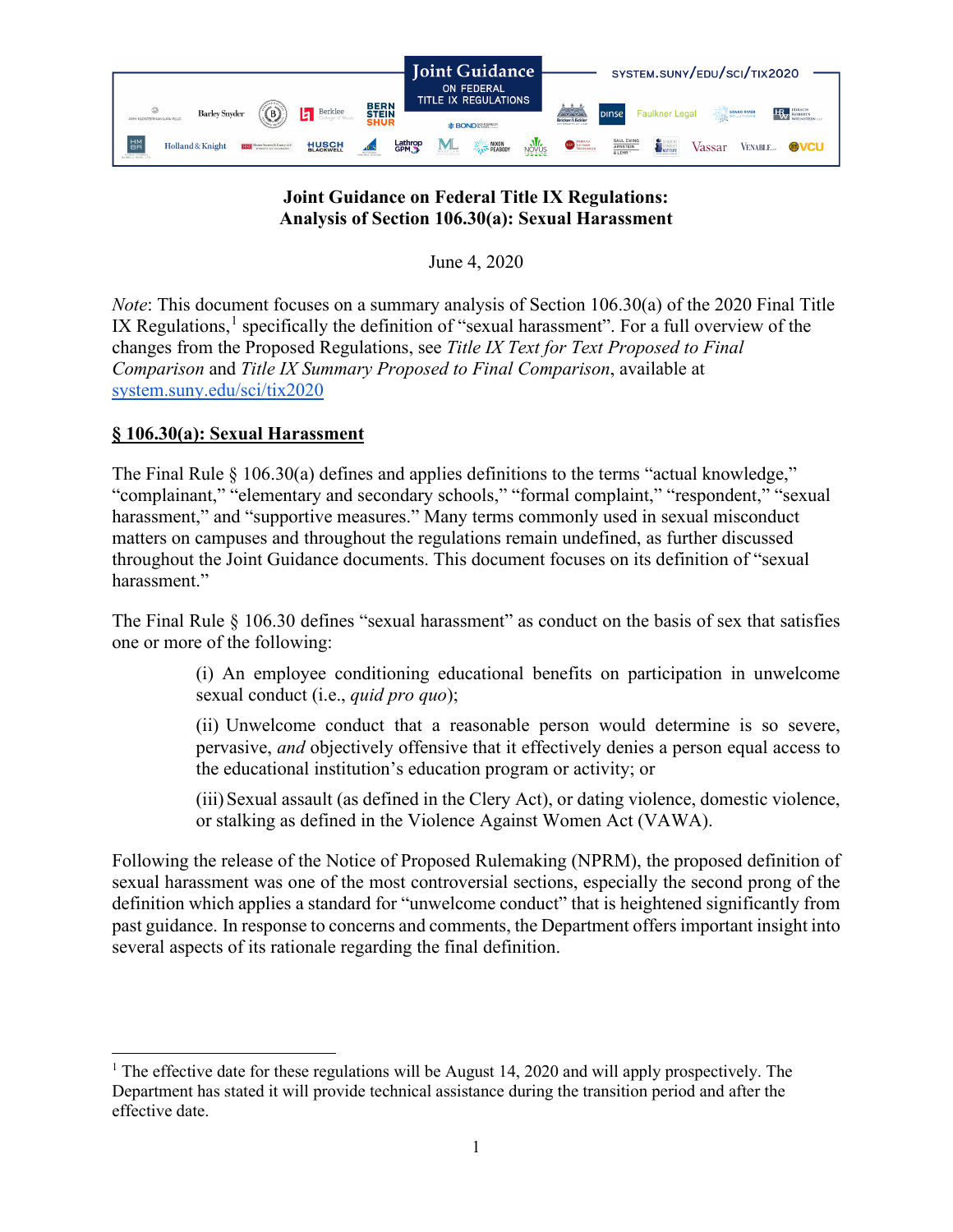#### **The Department's Three-Prong Sexual Harassment Definition**

The Department explains its sexual harassment definition as a three-prong definition that adopts the Supreme Court's formulation of actionable sexual harassment in *Davis v. Monroe County Board of Education* (i.e., conduct that is so severe, pervasive, and objectively offensive that it denies equal access to education), "yet adapts the formulation for administrative enforcement in furtherance of Title IX's broad non-discrimination mandate" by expanding it to add "other categories (*quid pro quo*; sexual assault and three other Clery Act/VAWA offenses) that, unlike the *Davis* formulation, do not require elements of severity, pervasiveness, or objective offensiveness." *See* 85 Fed. Reg. 30026, 30141-30142 (May 19, 2020).

As a whole, this definition sets a threshold for when unwelcome conduct constitutes sexual harassment under Title IX, and for when "serious incidents that jeopardize equal educational access exceed the threshold and are actionable." *See Id.* at 30160. Relatedly, the Department states that this definition is intended to capture "categories of misconduct likely to impede educational access while avoiding a chill on free speech and academic freedom." *See Id.* at 30142.

The Department crafted this three-prong definition, as opposed to solely adopting the *Davis*  standard, to address what it viewed as "the distinction between a standard for when *speech* is actionable versus a standard for when *physical conduct* is actionable; the former requires a narrowly tailored formulation that refrains from effectively applying, or encouraging recipients to apply, prior restraints on speech and expression, while the latter raises no constitutional concerns with respect to application of broader prohibitions." *See Id.* (emphasis added).

Thus, as discussed in more detail herein, the Department created a definition where "*quid pro quo* harassment and the four Clery Act/VAWA offenses constitute *per se* actionable sexual harassment" that do not require an evaluation for severity, pervasiveness, and objectiveness, or denial of equal educational access, because, it argues, prohibiting such conduct presents no First Amendment concerns and such serious misconduct is assumed to cause denial of equal education, "while the 'catch-all' *Davis* formulation that covers purely verbal harassment also requires a level of severity, pervasiveness, and objective offensiveness." *See Id*. In other words, the Department's definition narrowly tailors the *Davis* formulation to ensure speech and expression are prohibited only when their seriousness and impact avoid First Amendment concerns.

The Department states that it does not intend this definition to create categories of "legitimate" sexual misconduct nor intended to impose a higher burden of proof on survivors requiring them to prove that their abuse is worthy of attention. *See Id.* at 30153-30154. To address these concerns, the Department states that the burden of proving sexual harassment under any of the three prongs "does not fall on complainants; there is no magic language needed to 'present' a report or formal complaint in a particular way to trigger a recipient's response obligations." *See Id.* at 30156.

Rather, the burden is on the educational institution to evaluate complaints by considering the totality of the circumstances, which "includes taking into account the complainant's age, disability status, and other factors that may affect how an individual complainant describes or communicates about a situation involving unwelcome sex-based conduct." *See Id.*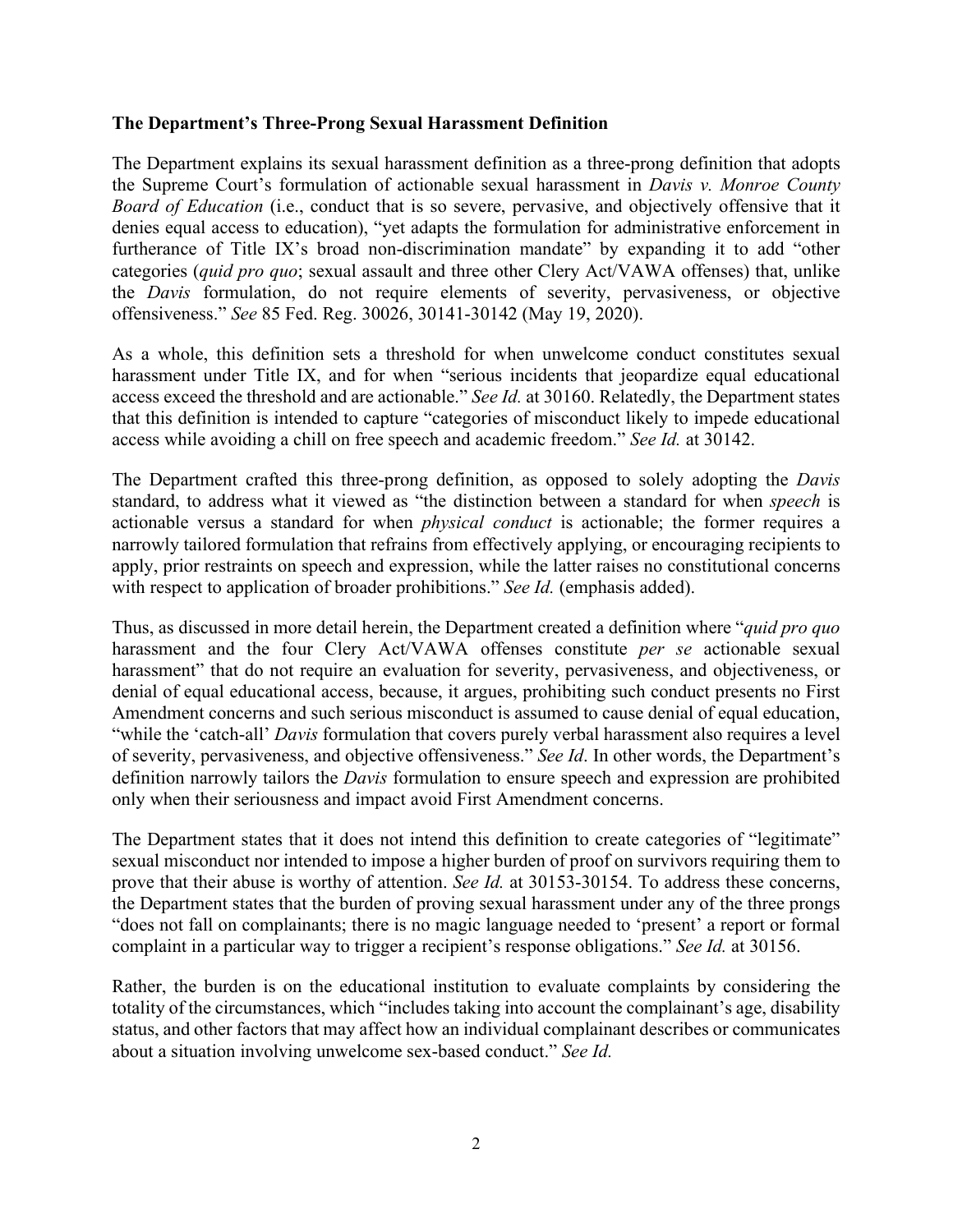#### *On the Basis of Sex (Gender-Based Harassment)*

Commenters argued that the phrase "on the basis of sex" is limiting because it confines gender discrimination and gender-based violence, applying a binary understanding of sex by aligning it with sex assigned at birth. In the preamble to the Final Rule, the Department includes language aimed at clarifying that the term "sex" is not defined at all in the Title IX statute or existing regulations, and that the Department declines to define it with the Final Rule. The Department explains that the focus of the Final Rule is on prohibited conduct and "any individual – irrespective of sexual orientation or gender identity – may be victimized by the type of conduct defined as sexual harassment." *See* 85 Fed. Reg. at 30178.

### *Prong One: Quid Pro Quo*

As mentioned above, the Department adapts the definition in *Davis* by expressly including *quid pro quo* harassment as a *per se* type of sexual harassment. In doing so, the Department notes that, in some instances, conduct might not be severe, pervasive, and objectively offensive; rather, "abuse of authority in the form of even a single instance of *quid pro quo* harassment (where the conduct is not 'pervasive') is inherently offensive and serious enough to jeopardize equal educational access, and although such harassment may involve verbal conduct there is no risk of chilling protected speech or academic freedom by broadly prohibiting *quid pro quo* harassment because such verbal conduct by definition is aimed at compelling a person to submit to unwelcome conduct as a condition of maintaining educational benefits." *See* 85 Fed. Reg. at 30148.

The Final Rule interprets *quid pro quo* harassment to include not only express communications, but also situations where the *quid pro quo* nature of the incident is implied from the circumstances. *See Id.* at 30147. However, under the Final Rule, *Quid pro quo* harassment does not cover conduct by non-employees, even though such conduct would be covered under Title VII. The Department states it was persuaded by Supreme Court precedent that Title IX and Title VII differ in several respects, and that employment environments are notably different than educational environments, particularly regarding agency principles. *See Id.* at 30148. The Department clarifies that this does not mean educational institutions will necessarily be free from liability for unwelcome conduct of a non-employee, because such conduct may fall under the second or third prong of the definition, discussed further herein. *See Id*.

Finally, "unwelcome conduct" is based on "the complainant's subjective statement that the complainant found the conduct to be unwelcome" which the Department explains "suffices to meet the 'unwelcome' element" of this prong. *See Id*. This qualification purports to eliminate the concern that a complainant who states that they found the conduct to be unwelcome, but nonetheless pretended to welcome the conduct solely out of fear, will not be able to maintain a *quid pro quo* claim.

#### *Prong Two: Severe, Pervasive, and Objectively Offensive Standard*

The Department states that in the Final Rule it has adopted the articulated *Davis* standard by defining actionable sexual harassment in the second prong as conduct that is "so severe, pervasive, *and* objectively offensive" because unlike the first and third prongs, discussed further herein, the second prong covers conduct that raises First Amendment concerns (i.e., purely verbal conduct),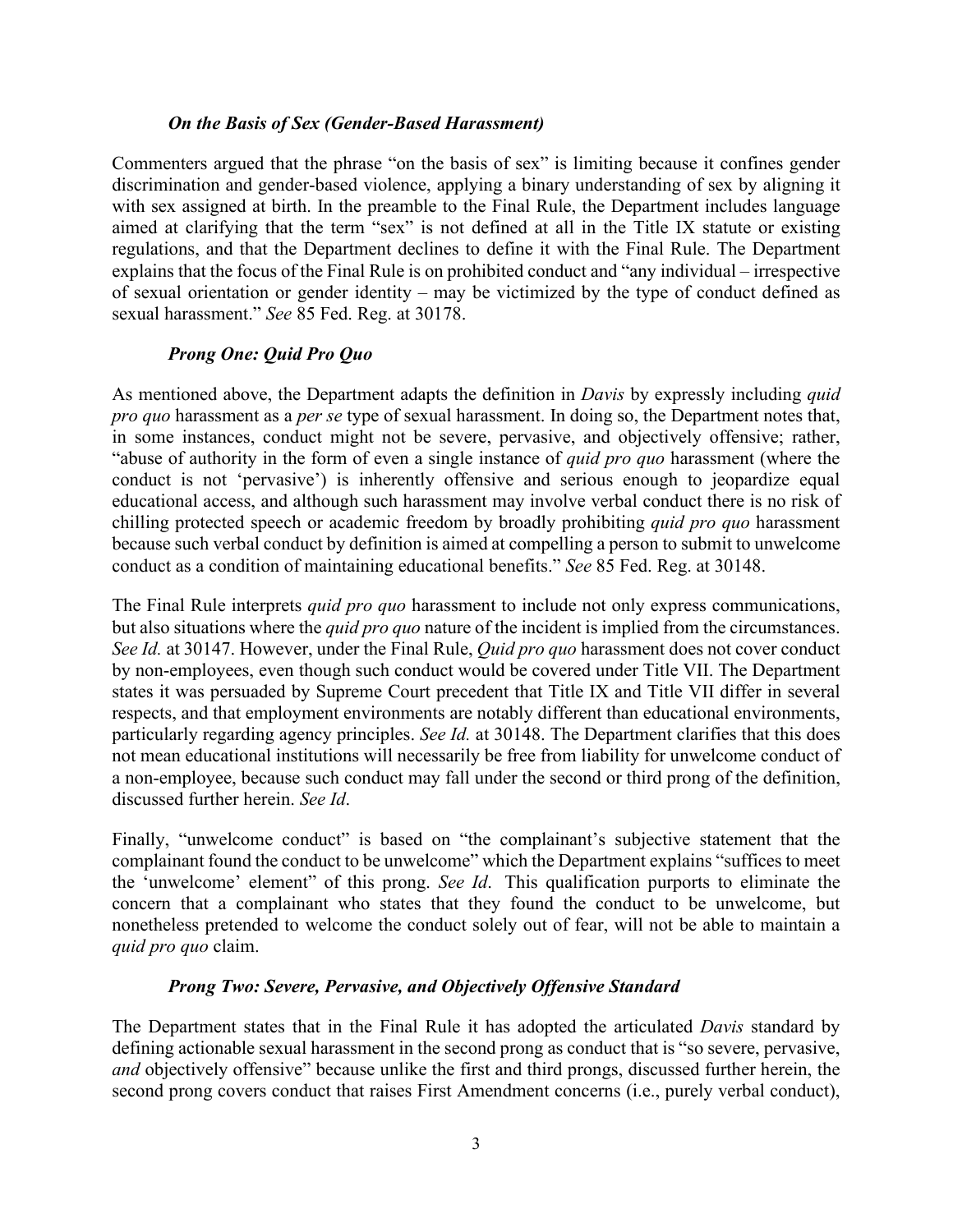and these elements are necessary to ensure "that speech and expressive conduct is not peremptorily chilled or restricted, yet may be punishable when the speech becomes serious enough to lose protected status under the First Amendment" (i.e., where the speech is so severe, pervasive, and objectively offensive as to effectively deny equal access to education). *See* 85 Fed. Reg. at 30151.

Importantly, the second prong applies a more difficult standard to meet than had been required in previous Departmental guidance. In response to concerns that the standard is "unfair, misogynistic, will make schools unsafe, leave students vulnerable, retraumatize survivors, promote a hostile environment, or disadvantage LGBTQ students," the Department explains that it believes the severe, pervasive, *and* objective standard more appropriately enforces Title IX while at the same time not interfering with principles of free speech and academic freedom—a crucial quality of educational institutions. *Id.* at 30143.

Moreover, the Department specifically rejected the application of Title VII's standard of "severe *or* pervasive," arguing the differences between an educational and workplace environment warrant a different standard, and that the Supreme Court has rejected the idea that First Amendment protections should apply with less force in the educational setting. *See Id.* at 30151.

Notably, there is no "intent" element for the conduct, which the Department argues protects against sexual harassment being excused as a result of victim-blaming, or attempts to rationalize the perpetrator's behavior. *See Id.* at 30090. The Department does not deny that the *Davis* standard is "narrow," but in response to concerns that this standard fails to cover an appropriate range of misconduct because only very serious situations will be actionable, the Department explains that "stricture is appropriate in educational environments where younger students are still learning social skills and older students benefit from robust exchange of ideas, opinions, and beliefs," and points to the first and third prongs of the definition, stating that even if the *Davis* standard is narrow, "as a whole, the range of conduct prohibited under Title IX is adequate to ensure that abuse of authority (i.e., *quid pro quo*), physical violence, and sexual touching without consent (i.e., the four Clery Act/VAWA offenses) trigger a school's obligation to respond without scrutiny into [the *Davis* elements], while verbal and expressive conduct crosses into Title IX sex discrimination (in the form of sexual harassment) when such conduct is so serious that it effectively denies a person equal access to education." *See Id.* at 30143.

In response to concerns that the definition gives educational institutions too much discretion to decide whether conduct was severe, pervasive, and objectively offensive, or that these elements will lead to arbitrary decisions based on biases of school administrators, the Department explains that the severe, pervasive, and objective elements "must be evaluated in light of the known circumstances and depend on the facts of each situation, but must be determined from the perspective of a reasonable person standing in the shoes of the complainant." *See Id.* at 30156.

The Department disagrees that educational institutions will "screen out" situations that should be addressed due to lack of guidance on how to apply the "severe and pervasive" element. *See Id.* at 30150. Rather, it states that it "is confident that recipients' desire to provide students with a safe, non-discriminatory learning environment will lead recipients to evaluate sexual harassment incidents using common sense and taking circumstances into consideration, including the ages, disability status, positions of authority of involved parties, and other factors." *See Id*.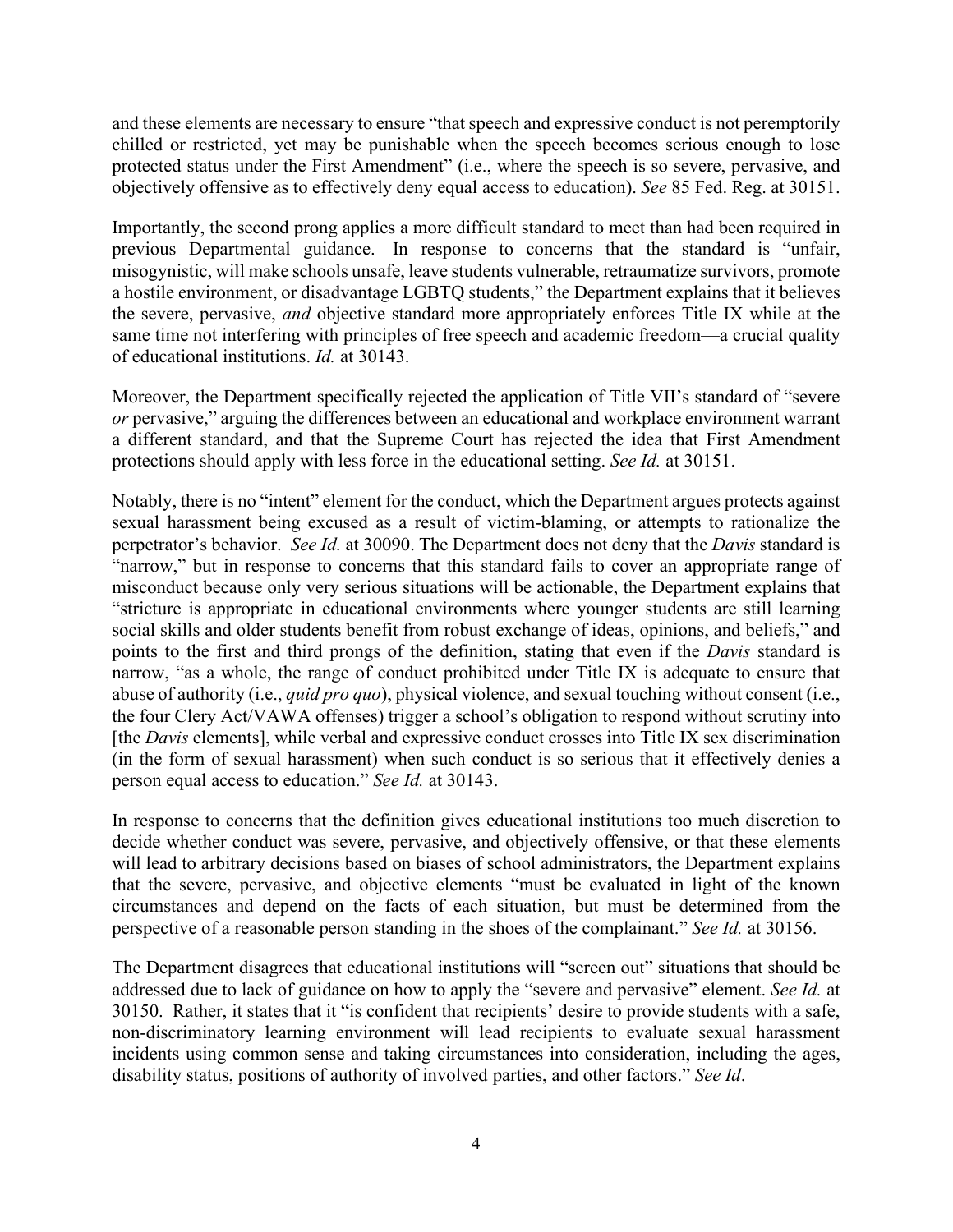Relatedly, the Department clarifies that an educational institution may publish its own list of conduct that falls within the ambit of the sexual harassment definition or within its own code of conduct. Nevertheless, in drafting the Final Rule, the Department cautions it was not looking to create a "general civility code," and therefore conduct such as microaggression, cat-calling, or creepy behavior may not necessarily fall within this second prong; still, educational institutions are required to evaluate the specific facts of each situation, and such conduct may form part of a course of conduct that is severe, pervasive, and objectively offensive. *See Id.* at 30161.

### **Reasonable Person Standard**

Under the Final Rule, the "objectively offensive" aspect of the *Davis* definition must be evaluated "under a reasonable person standard, as a reasonable person in the complainant's position." *See* 85 Fed. Reg. at 30165. In making this determination, the second prong clearly requires a subjective element (unwelcome conduct) and an objective element (reasonable person), thereby, the Department argues, safeguarding against arbitrary application, "while taking into account the unique circumstances of each sexual harassment allegation." *See Id*. at 30159.

Finally, the Department clarifies that an evaluation of the unwelcome conduct "depends on a constellation of factors including the ages and numbers of parties involved," which it states it has reinforced including the reasonable person standard. *See Id*. at 30150.

## **Effectively Denies a Person Equal Access to An Education**

The Department believes that unwelcome conduct may only be actionable under Title IX where the seriousness (determined by a reasonable person to be so severe, pervasive, and objectively offensive that it negatively impacts equal access) jeopardizes educational opportunities because "Title IX is concerned with sex discrimination in an education program or activity" and "does not stand as a Federal civility code that requires [educational institutions] to prohibit every instance of unwelcome or undesirable behavior." *See* 85 Fed. Reg. at 30170.

However it does not apply this severe, pervasive, and objectively offensive requirement to the first or third prong of the sexual harassment definition, and it does not require that a complainant have already suffered loss of education before being able to report sexual harassment, exhibit certain manifestations of trauma, or have suffered a concrete injury to prove this element, nor does it contemplate restricting protected speech that is merely offensive in violation of the First Amendment. *See Id.* The Department clarifies that this element requires that a person be denied *equal*, not total access to an education. *See Id.* at 30167-30168.

## *Prong Three: Sexual Assault, Dating Violence, Domestic Violence, Stalking*

The third prong describing covered conduct once again adapts the *Davis* definition, this time by expressly including Clery Act/VAWA sex offenses in the definition (i.e., sexual assault, dating violence, domestic violence, and stalking) *per se*. The Department makes clear that conduct under this prong "is assumed to deny equal access to education and its prohibition raises no constitutional concerns," i.e., constitutes *per se* sexual harassment, and thus evaluating severity, pervasiveness, and objectiveness, and denial of equal access is not required. *See* 85 Fed. Reg. 30151.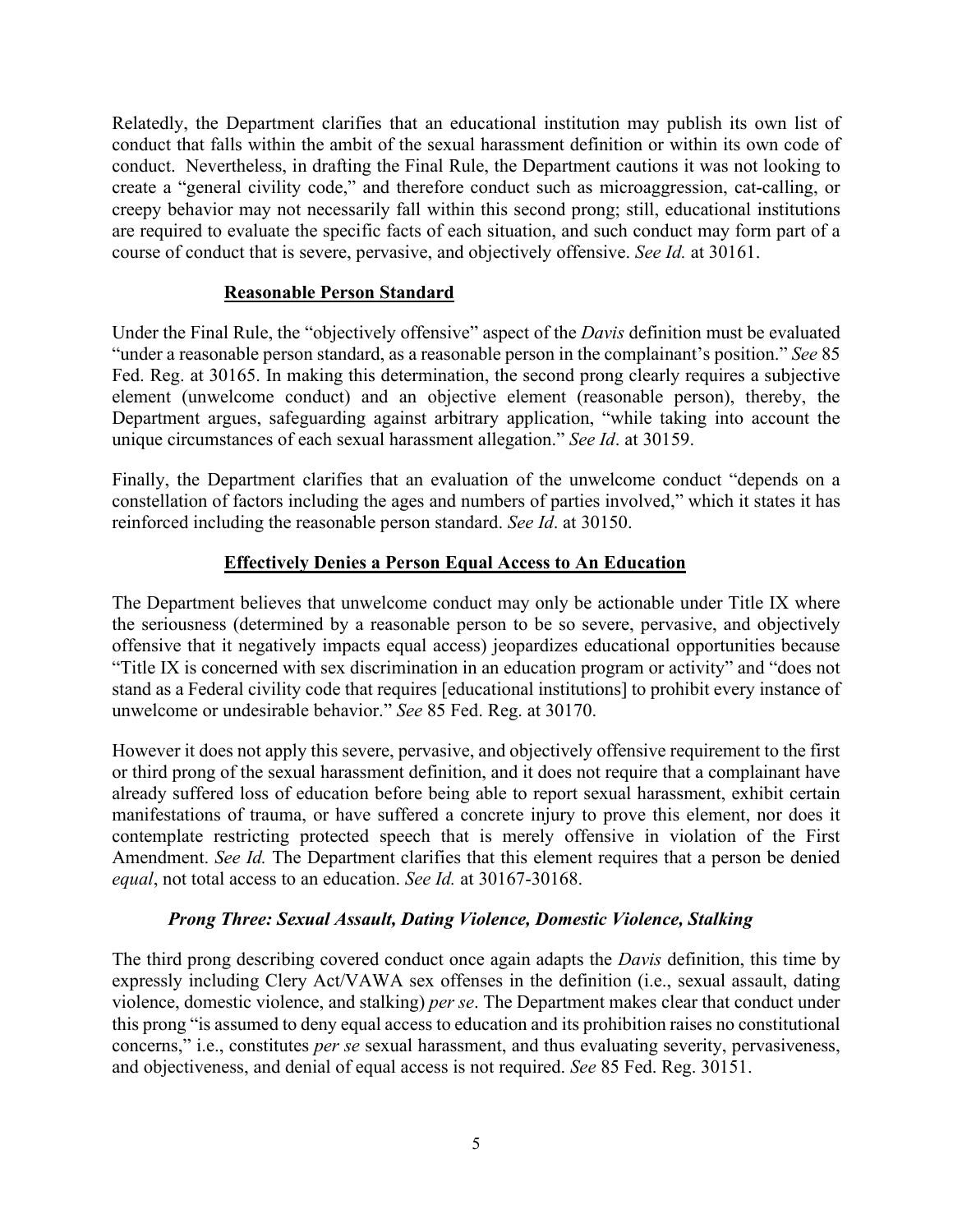By including the conduct covered by the Clery Act and VAWA, the Final Rule obligates "recipients to respond to *single instances* of sexual assault and sex-related violence more broadly than employers' response obligations under Title VII, where even physical conduct must be severe or pervasive and alter the conditions of employment, to be actionable." *Id.* (emphasis added). In sum, any such conduct does not need to demonstrate severity, pervasiveness, objective offensiveness, or denial of equal access to education, because denial of equal access is assumed." *Id.*

While commenters expressed concerns about the lack of precision to capture sexual assault that centers around whether the complainant genuinely consented or only consented due to coercion, the Department notes that it "intentionally leaves recipients flexibility and discretion to craft their own definitions of consent." *See Id.* at 30174. Regardless of how broadly or narrowly "consent" is defined, conduct specified in prong three "would constitute conduct jeopardizing equal access to education in violation of Title IX without raising constitutional concerns." *See* Id. at 30176.

# **Overall Takeaways**

The Department argues that adopting the *Davis* standard and adapting it to include the *per se*  categories of sexual harassment (i.e., *quid pro quo* harassment and the Clery Act/VAWA offenses) "will help prevent infringement of First Amendment freedoms, clarify confusion by precisely defining sexual violence independent from the *Davis* definition, clarify the intersection among Title IX, the Clery Act, and VAWA with respect to sex-based offenses, and ensure that recipients must respond to students and employees victimized by sexual harassment that jeopardizes a person's equal educational access." 85 Fed. Reg. at 30037. The Department recognizes that not every instance of subjectively unwelcome conduct falls within its three-prong definition; however it believes the conduct captured as actionable under the definition "constitutes precisely the sexbased conduct that the Supreme Court has indicated amounts to sex discrimination under Title IX, as well as physical conduct that might not meet the *Davis* definition (e.g., single instance of rape, or a single instance of *quid pro quo* harassment)." *See* 85 Fed. Reg. at 30145.

In drafting the Final Rule, the Department stated that it recognized the need for a definition that is broad enough to prohibit sex-based discrimination in education programs or activities amounting to actionable sexual harassment, while also noting that "expressive speech, and not just physical conduct, may be restricted or punished as harassment," and thus "it is important to define actionable sexual harassment under Title IX in a manner consistent with respect for First Amendment rights, and principles of free speech and academic freedom, in education programs and activities." *See* 85 Fed. Reg. at 30142.

To address the asserted tension between freedom of speech and regulation of speech to prohibit sexual harassment, the Department crafts a definition that prohibits *per se* categories of harassing and assaultive physical conduct and unprotected speech (i.e., the first and third prongs, including non-verbal sexually harassing conduct, or speech used to harass in a *quid pro quo* manner, stalk, or threaten violence against a victim), while setting a standard for when harassment in the form of speech and expression crosses a line from protected speech into sexual harassment that denies a person equal access to education by ensuring that it is evaluated for severity, pervasiveness, objective offensiveness, and denial of equal access to education (i.e., the second prong). *See Id*.